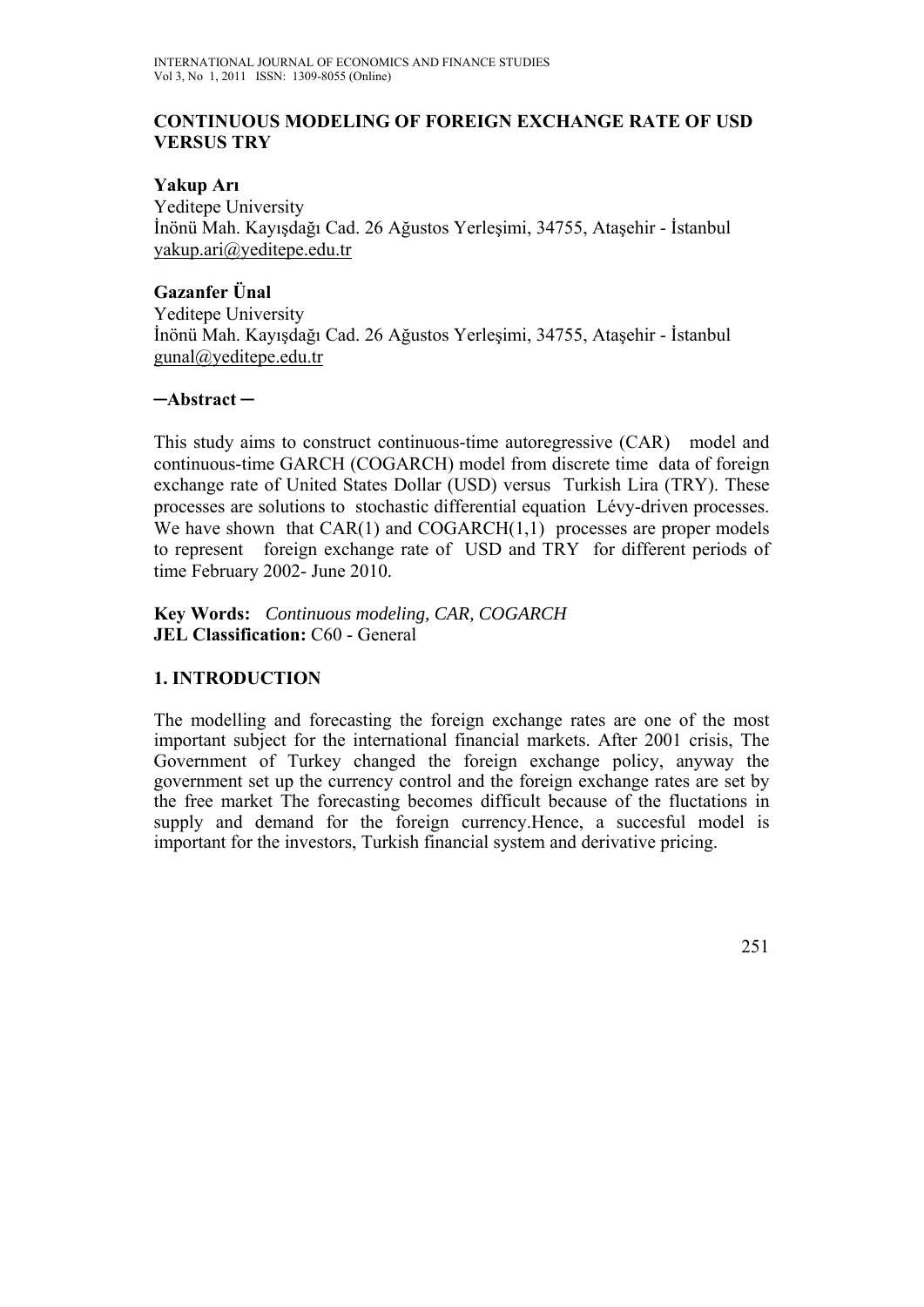Many forecasting methods have been developed in the last few decades Time series forecasting is highly utilised in predicting economic and business trends.. The Box-Jenkins method [5] is one of the most widely used time series forecasting methods in practice. It is also one of the most popular models in traditional time series forecasting and is often used as a benchmark model for comparison with other time series methods. The method uses a systematic procedure to select an appropriate model from a rich family of models, namely, Autoregressive Moving Average (ARMA) models.

In fact, empirical investigations of various financial data Show that an ARMA models, combined with a GARCH model and a heavy-tailed assumption for the errors, gives superior in-sample and out-of-sample fits.

There are many studies that use the ARMA and GARCH models for the foreign exchange rates data in discrete time. But the continuous ARMA and COGARCH models for foreign exchange rate of USD versus TRY are not usual methods.

## **2. METHODOLOG**

## **2.1. Discrete Time Modelling**

The discrete time models help us to obtain continuous models by following the ways of Brockwell for continuous ARMA and Klüppelberg for COGARCH.

After making the data stationary, the best candidate ARIMA model for the conditional mean is chosen according to Akakike Information Criteria (AIC) [1]. Then, ARCH effect, serial correlation in error terms and squared error terms are investigate by the ARCH-LM test[3] and Ljung Box test. If there is a serial correlation between residuals and ARCH effect occurs, then we estimate variance equation with GARCH model. The model verifying is the most important case in discrete modeling. The residual analysis for the GARCH model is the usual method. The probability density functions of the financial data and simulated data could be used for model verifying.

## **2.2. Continuous ARMA Model**

Corem ARIMA model is used to obtain continuous ARMA model. The parameters of CARMA model is found by using the autocovariance function of ARIMA [2]. CARMA(p,q) process with the condition  $0 \le p \le q$  is

 $a(D)Y_t = b(D)DW_t, t \ge 0$  (1)

Where D denotes the differentiation with respect to t, and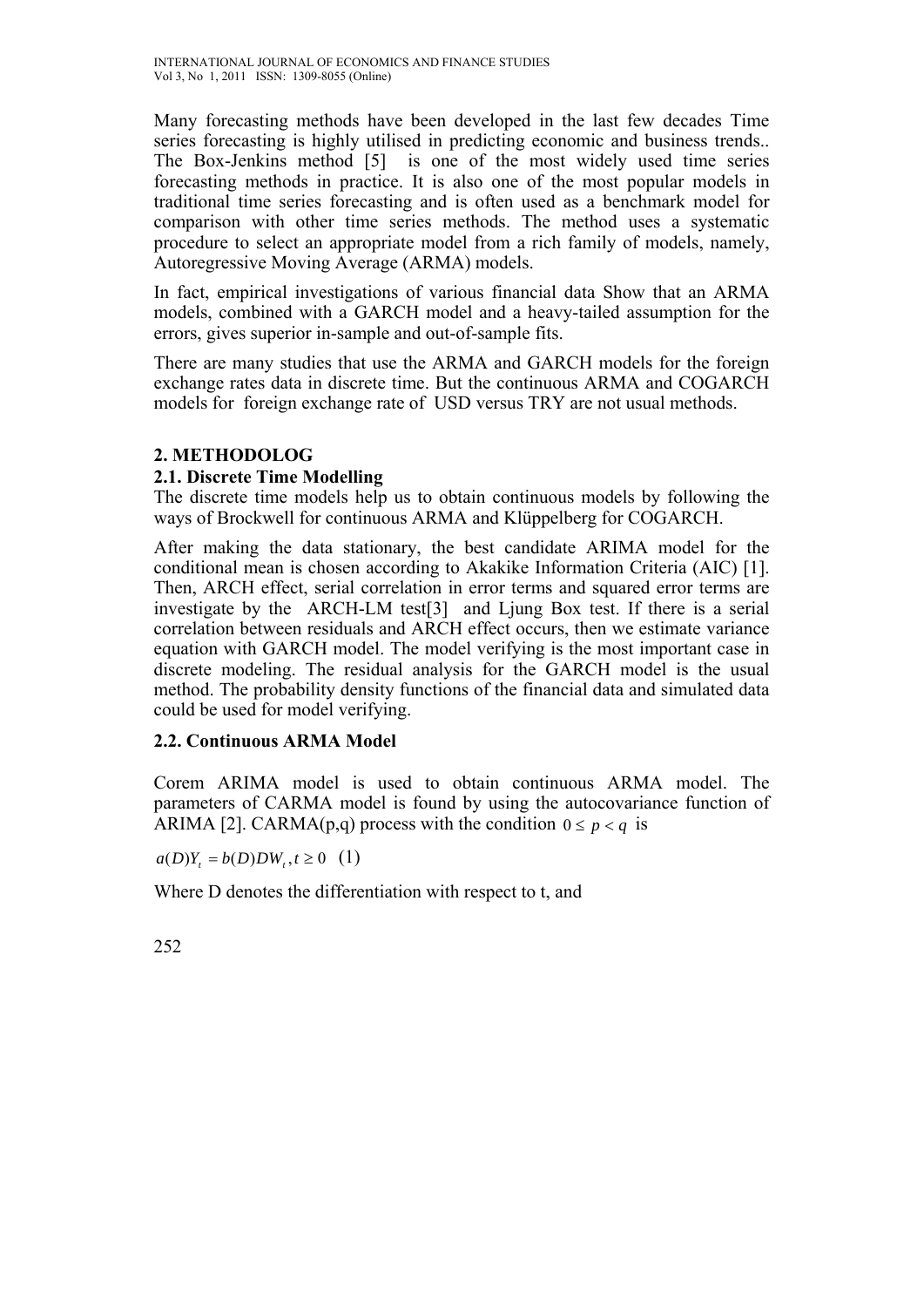$$
a(z) = zp + a1zp-1 + ... + ap
$$

$$
b(z) = b_0 + b_1 z + \dots + b_q z^q \quad (2)
$$

Brockwell shows the observation and the state equations as the following

$$
Y_t = b^T X_t \qquad (3)
$$
  

$$
dX_t = AX_t dt + edW_t \quad (4)
$$

The solution for state equation is

$$
X_{t} = e^{At} X_{0} + \int_{0}^{t} e^{A(t-u)} dW_{u}
$$
 (5)  

$$
\Sigma = E[X_{o} X_{o}^{T}] = \int_{0}^{w} e^{Ay} e^{T} dy
$$
 (6)

The real parts of the eigenvalues of matrix A must be negative for stationarity conditions where

$$
E[X_t^T] = 0, t \ge 0
$$

$$
E[X_{t+h}X_t^T] = e^{Ah}\Sigma \quad , \ h \ge 0
$$

The autocovariance function of  $CARMA(p,q)$  process is

$$
\gamma_{y}(h) = \sum_{\lambda i} \frac{b(\lambda)b(-\lambda)}{a^{T}(\lambda)a(-\lambda)} e^{\lambda(h)} \quad (7)
$$

The autocovariance function of  $ARMA(p,q)$  process [6] is

$$
\gamma_{y}(h) = \sigma^{2} \sum_{j=1}^{p} \frac{\lambda_{j}^{|h|+1} \theta(\lambda) \theta(-\lambda)}{\phi(\lambda_{j}) \phi'(\lambda_{j}^{-1})}
$$
 (8)

The parameters of  $CARMA(p,q)$  process are found comparing the equations  $(7)$ and (8) where  $a_0, \ldots, a_p, b_0, \ldots, b_q$  are CARMA model parameters and  $\phi_0, \ldots, \phi_p, \theta_0, \ldots, \theta_q$  are ARMA model parameters.

253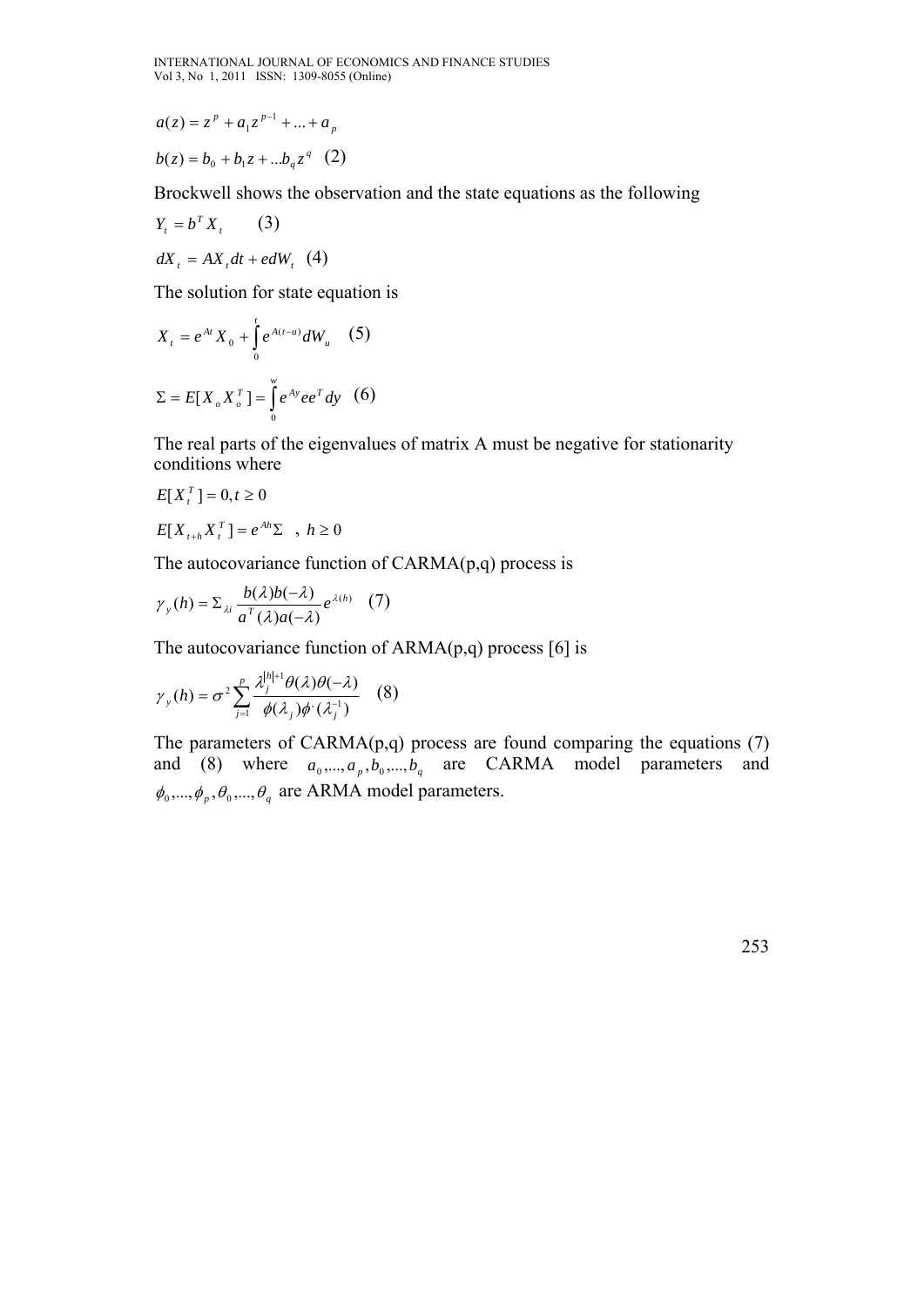## **2.3. Continuous GARCH Model**

Nelson[9] introduce COGARCH model that includes two independent Brownian motions  $B(1)$  and  $B(2)$ 

$$
dG_t = \sigma_t dB_t^{(1)}, t \ge 0
$$
 (9)  

$$
\sigma_t^2 = (\beta - \eta \sigma_t^2) dt + \varphi \sigma_t^2 dB_t^{(2)}, t \ge 0
$$
 (10)

where  $\beta > 0$ ,  $\eta \ge 0$ , and  $\phi \ge 0$  are constants.

Klüppelberg [4] shows that COGARCH model is analogue of the discrete time GARCH model, based on a single background driving Lévy process. COGARCH model has the basic properties of discrete time GARCH process.

The COGARCH process  $(G_t)_{t\geq0}$  is defined in terms of its stochastic differential *dG* , such that

$$
dG_t = \sigma_t dL_t \quad \text{(11)}
$$
\n
$$
d\sigma_t^2 = (\beta - \eta \sigma_{t-1}^2) dt + \phi \sigma_{t-1}^2 d[L, L]_t, \quad t > 0 \quad \text{(12)}
$$
\n
$$
\text{where } \beta > 0, \quad \eta \ge 0, \text{ and } \phi \ge 0 \text{ are constants.}
$$
\nThe solution for the stochastic equation is

The solution for the stochastic equation is

$$
\sigma_i^2 = \sigma_{i-1}^2 - \beta + \int_0^t \sigma_s^2 ds + \varphi \sum_{0 < s \le t} \sigma_s^2 (\Delta L_t)^2 + \sigma_0^2
$$
 (13)

Euler approximation is used for the integral  $\int_{c}^{t} \sigma_s^2 ds \approx \sigma_{t-1}^2$  and  $\mathbf 0$ 2 1 2 0  $\int_{s}^{2} (\Delta L_{t})^{2} \approx (G_{t} - G_{t-1})$  $\sum_{0 \le s \le t} \sigma_s^2 (\Delta L_t)^2 \approx (G_t - G_t)$  $\sigma_s^2 (\Delta L_t)^2 \approx (G_t - G_{t-1})^2$  since  $\Delta L_s$  is usually not observable. So, we get  $\sigma_i^2 = \beta + (1 - \eta)\sigma_{i-1}^2 + \varphi(G_i - G_{i-1})^2$  (14)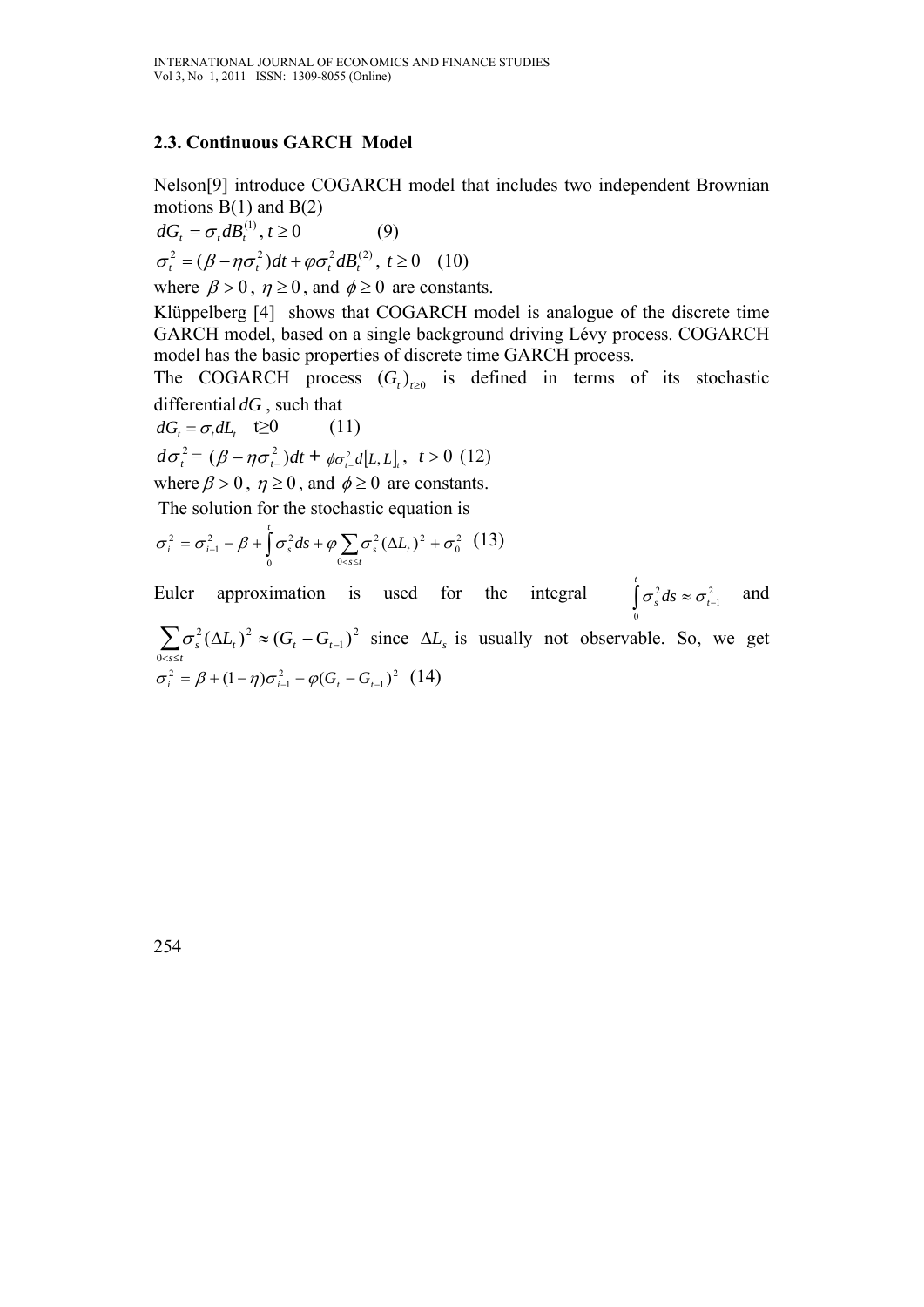# **3. DATA**

**Figure1:TCMB USD versus TRY Exchange Rates** 



Source: Turkish Republic Central Bank's Web Page http://www.tcmb.gov.tr

 In order to realize the model, for the period of years Februrary 2002- June 2010, the daily real foreign exchange rate data have been used related to Turkish Lira versus United States Dolar. The datas have ben got from the Central Bank of Turkey. The data is the selling prices of the end of the daily exchange rates**.** 

## **4. RESULTS AND DIAGNOSTICS**

#### **4.1. Unitroot And Stationary Tests**

#### **TABLE 1. ADF AND P-P TEST RESULTS**

|         | <b>Test for Unit Root</b> |                                 |           |  |  |
|---------|---------------------------|---------------------------------|-----------|--|--|
| t-Test  | <b>Null Hypothesis</b>    | <b>Test</b><br><b>Statistic</b> | P-value   |  |  |
| ADF     | There is a unit root      | 1181                            | 1.842e-24 |  |  |
| $P - P$ | There is a unit root      | -42.84                          | 9 262e-4  |  |  |

The real data is not stationary. After taking the first difference of the data, it becomes stationary according to ADF and Philips-Perron tests are shown in Table I. Here after the difference data is called DFX.

#### **4.2. ARIMA Modelling**

**TABLE 2. THE ESTIMATION OF ARIMA(1,1,0) VIA GAUSSIAN MAXIMUM LIKELIHOODS**

| <b>ARIMA(1.1.0)</b> Results |                       |         |
|-----------------------------|-----------------------|---------|
| <i>Value</i>                | <b>Standard Error</b> | t-value |
| 0.02857                     | 0.01487               | 1.921   |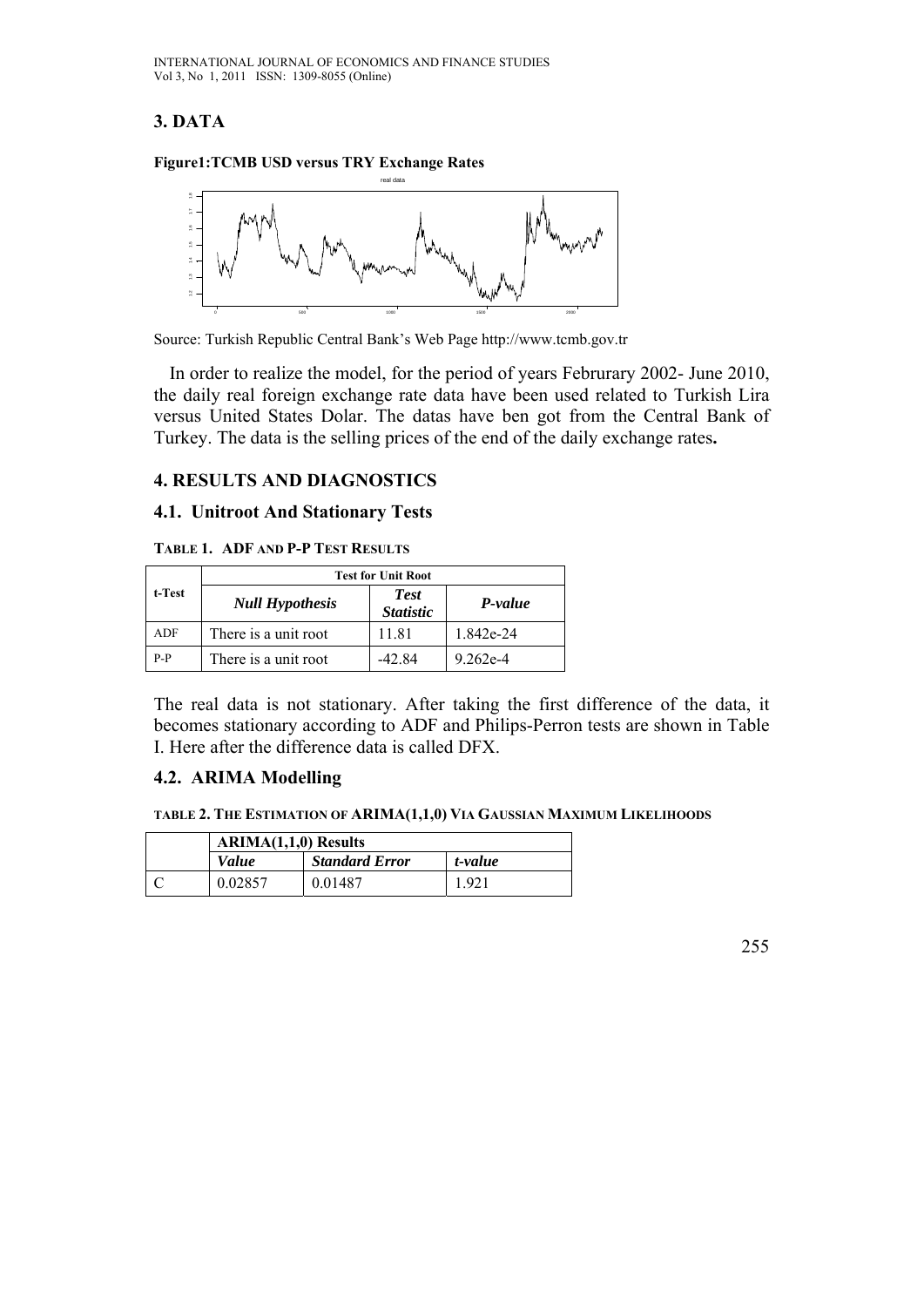|       | $ARIMA(1,1,0)$ Results |                       |         |
|-------|------------------------|-----------------------|---------|
|       | <i>Value</i>           | <b>Standard Error</b> | t-value |
| AR(1) | 0.00005797             | NΑ                    | NA      |

The best candidate model is  $ARIMA(1,1,0)$  pure  $AR(1)$  process for DFX data according to AIC value -12181.1576. The coefficient of AR(1) in Table II. is statistically significant. Although the constant of the model is not equal to zero, the coefficient will not used for simulations and in CAR(1) process. AR(1) model for DFX is

 $DFX_t = 0.000058 + 0.02857$  *DFX*  $t_1 + a_t$  (15)

where  $a_t$  is the error term.

### **4.3. Continuous AR Modeling**

The state equation of  $CAR(1)$  is  $dX_t = -aX_t dt + bdW_t$  (16)

Which is the analogue of AR(1). In (16) we replaced Wiener process with Lévy process Benth et.al [10] and Brockwell [11], since the error terms are not normally distributed. Consequently (16) comes to that

 $dX_t = -aX_t dt + b dL_t$ 

Where  $a = -\log \phi$ ,  $\phi = 0.02857$  AR(1) coefficient,

$$
b = -\left(\frac{2\sigma^2}{1-\phi^2}\right)^{\frac{1}{2}}\log \phi \qquad \sigma = 1.000226
$$

As a result. The continuous model for DFX is  $dX_t = -1.5441X_t dt - 1.0812 dL_t$  (17)

**Figure2: First Difference of USD versus TRY Exchange Rates (DFX)** 

| $\begin{array}{c} 1 \\ 1 \\ 1 \end{array}$ | <sub>,</sub> de <del>rbeischen nachen dass der Beien auf <mark>f</mark>elenstellen und der Altens</del> en-A |  |  |
|--------------------------------------------|--------------------------------------------------------------------------------------------------------------|--|--|
|                                            |                                                                                                              |  |  |
|                                            |                                                                                                              |  |  |
|                                            |                                                                                                              |  |  |
|                                            |                                                                                                              |  |  |

0 500 1000 1500 2000

DF<sub>2</sub>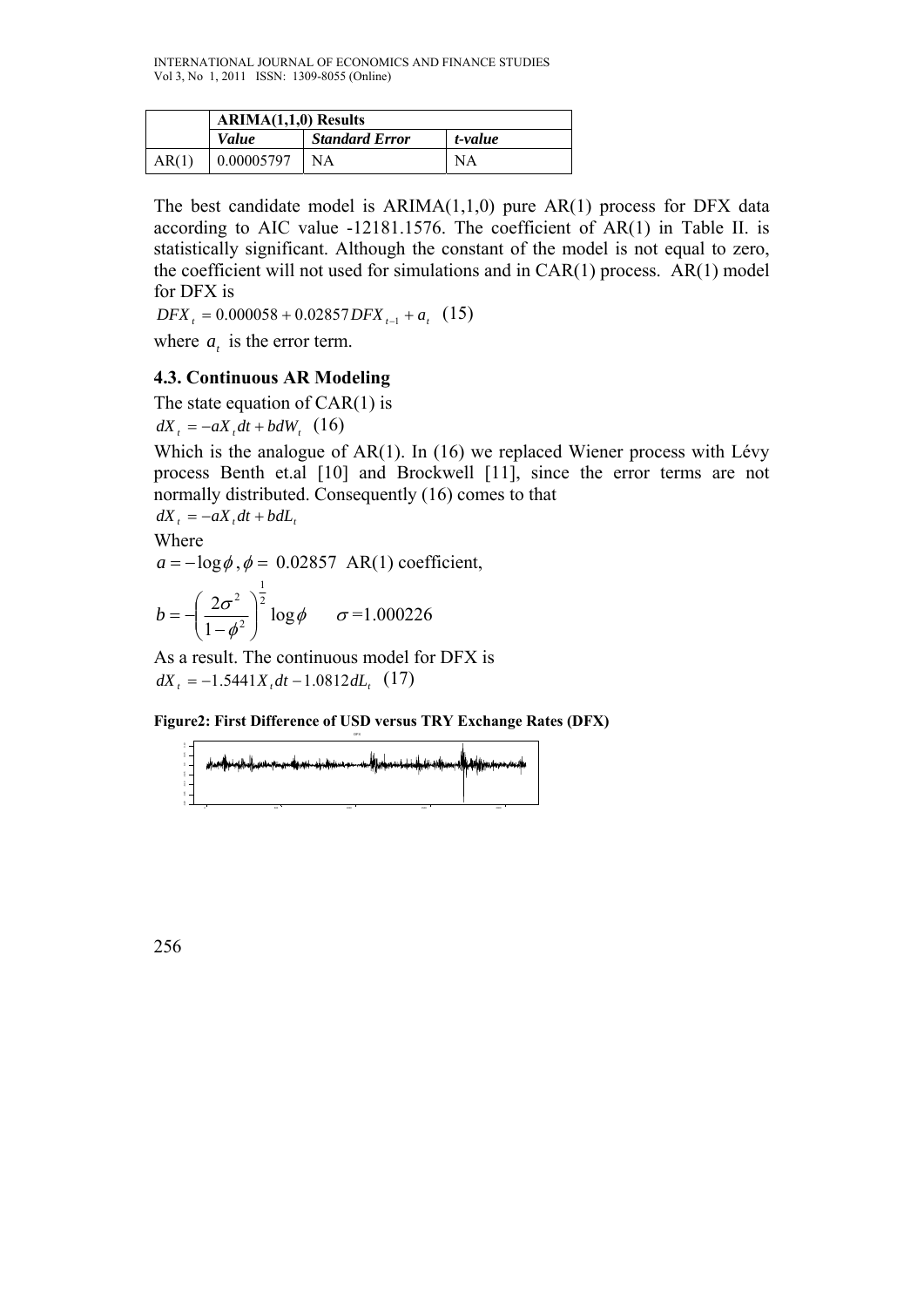**Figure3:Simulated AR(1)** 



**Figure4:Simulated CAR(1)** 



**Figure5:Fast Fourier Transform of DFX** 



**Figure6: Fast Fourier Transform of AR(1)** 



| ٠.<br>-<br>- -<br>- | -<br><b>STATE</b><br><b>Service</b><br>$\sim$ | $\sim$<br>-<br>-<br>$\sim$ | <b>10.25</b><br>- | $\sim$<br>$\sim$                    | -<br>$\sim$ | <b>ALCOHOL:</b> |  |
|---------------------|-----------------------------------------------|----------------------------|-------------------|-------------------------------------|-------------|-----------------|--|
|                     | 11.15                                         | $-2.00$                    | $-0.01 - 0.05$    | 101.000<br><b>Changed Column In</b> | 10.00       | 2012/03/12      |  |

The Figure3 and Figure4 show that the difference data in Figure2 and the simulated data from AR(1)and CAR(1) have same manner. Another approach to verify our model is Fast Fourier Transform (FFT) of DFX and simulated data. FFT is used for changing time domain data to frequency domain. FFT of DFX and simulated data from discrete and continuous models show common allocation.

#### **4.3. Discrete Volatility Modeling**

We fail to reject the null hypothesis of Ljung Box that is no autocorrelation between residuals and between squared residuals since the p-values of the test are 0.1215 and 0.8493 test. This situation is strengthened by ARCH-LM test with pvalues 0.8463 and 0.9150. In other word ARCH effect occurs in residuals. ARCH-LM test The best candidate model is  $AR(1)$ ~GARCH $(1,1)$  according to AIC.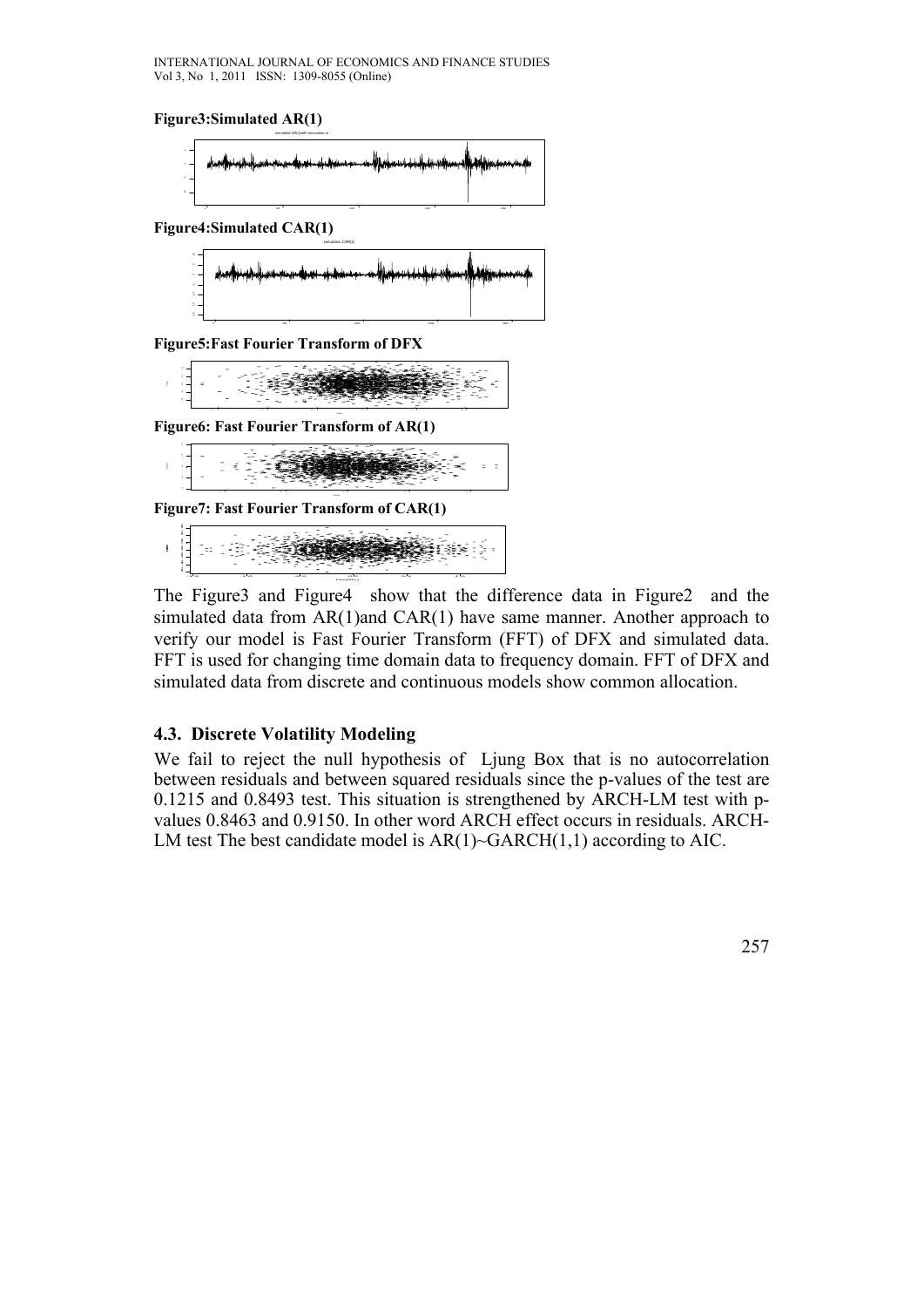|          | Value     | <b>Std.Error</b> | t value | $Pr(\geq t)$  |
|----------|-----------|------------------|---------|---------------|
|          | 0.000045  | 2.150e-004       | 2.087   | 3.701e-002    |
| AR(1)    | 0.0548    | 2.207e-002       | 2.482   | 1.313e-002    |
| А        | 0.0000056 | 7.415e-007       | 7.528   | 7.572e-014    |
| ARCH(1)  | 0.1749    | 1.306e-002       | 13.393  | $0.000e+0.00$ |
| GARCH(1) | 0.8039    | .006e-002        | 79.932  | $0.000e+0.00$ |

**TABLE 3. ESTIMATED COEFFICIENTS OF AR(1)~GARCH(1,1)** 

All the coefficients of  $AR(1)$ ~GARCH $(1,1)$  are statistically significant and the coefficients satisfy the covariance stationary conditions where totoal of the coefficienst of ARCH term and GARCH term is less than 1.

 $DFX_t = 0.000045 + 0.0548$  *DFX*  $t_{t-1} + a_t$  $a_t = \sigma_t \varepsilon_t$ 2 1 2  $\sigma_t^2 = 0.0000056 + 0.1749a_{t-1}^2 + 0.8039\sigma_{t-1}^2$  (18)

The Jarque-Bera normality test points out that data DFX is not normally distiributed. The distribution of DFX is Log-Logistic distribution with three parameter. The probability density function (pdf) of Log-Logistic distribution

$$
f(x) = \frac{\alpha}{\beta} \left( \frac{x - \gamma}{\beta} \right)^{\alpha - 1} \left( 1 + \left( \frac{x - \gamma}{\beta} \right)^{\alpha} \right)^{-2} (19)
$$

Where  $\alpha$  - continuous shape parameter (  $\alpha > 0$ ),  $\beta$  - continuous scale parameter ( $\beta$  > 0),  $\gamma$  - continuous location parameter ( $\gamma$  = 0 yields the two-parameter Log-Logistic distribution) and Domain  $\gamma < x \leq \infty$ 

| Data                           | Distribution       | Parameters                                            |
|--------------------------------|--------------------|-------------------------------------------------------|
| DFX                            | Log-Logistic (3P)  | $\alpha$ =76,857 $\beta$ =0,53338 $\gamma$ =-0,53399  |
| $ARIMA(1,1,0)$ -<br>GARCH(1,1) | $Log-Logistic(3P)$ | $\alpha = 81,482$ $\beta = 0,03397$ $\gamma = -0,034$ |

**TABLE 4. PARAMETERS OF THE DISTIRIBUTION**

258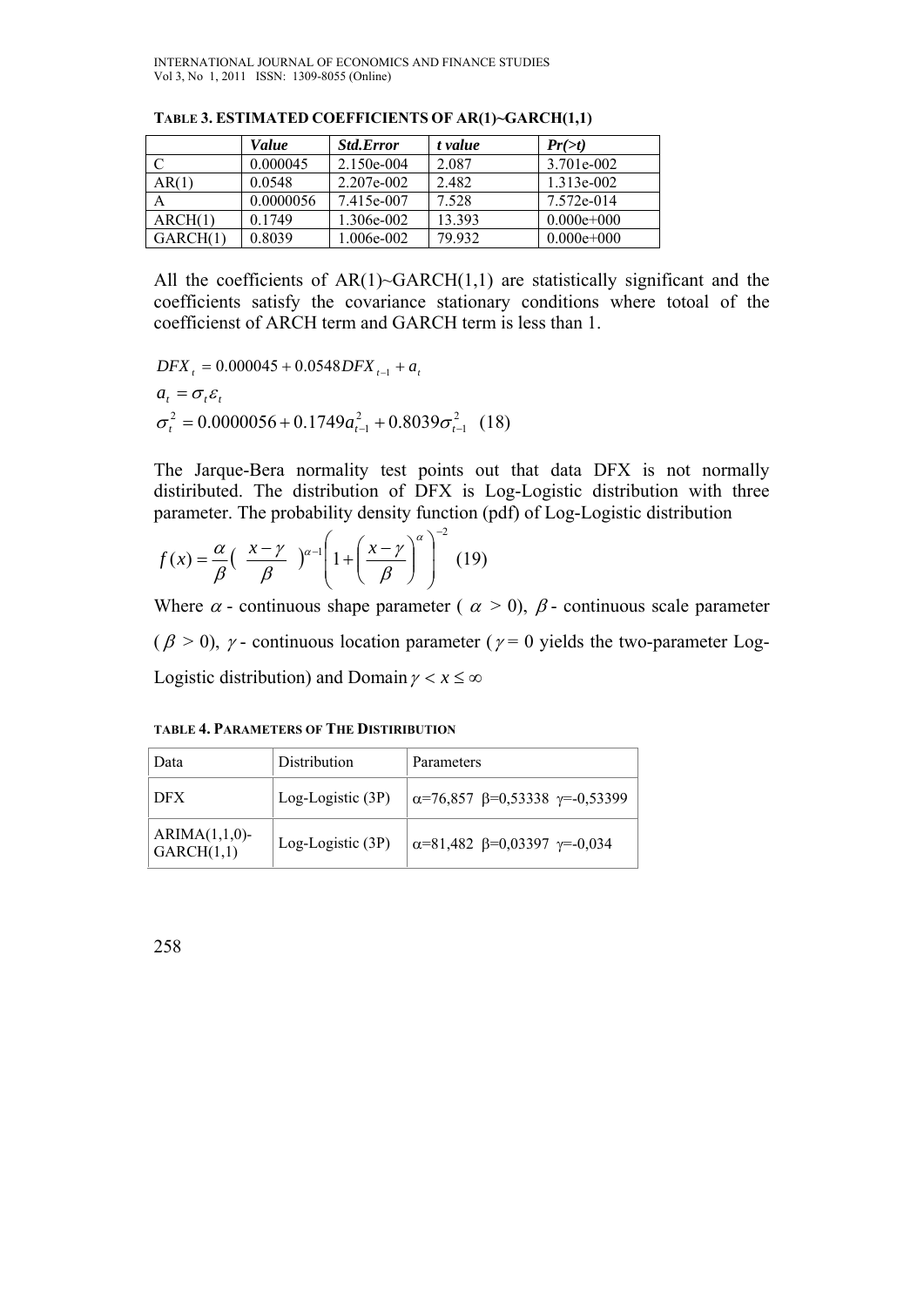#### **Figure8: PDF of DFX and PDF of Simulated Data**



The pdf of the DFX and pdf of simulated data are closed. Also, Figure8 shows hundreds of simulations have same distribution shape with the real data. There is no autocorrelation between residuals of GARCH model with p-value 0.019.These evidences show that  $AR(1)$ ~GARCH $(1,1)$  is adequate model for discrete time volatility.

#### **4.4. Continuous Volatility Modeling**

The parameters of COGARCH model is obtained from the discrete GARCH model's parameters  $\beta = \beta$ ,  $\eta = \ln \delta$ ,  $\phi = \lambda/\delta$  (20)

Where  $\beta$  is the constant of GARCH model,  $\delta$  is the coefficient of GARCH term and  $\lambda \delta$  is the coefficient of ARCH term. The parameters' of COGARCH(1,1) model are

 $\eta = \ln 0.8039 \phi = 0.1749/0.8039$  (21)

**Figure9: Volatility of DFX** 



**Figure10: GARCH Volatility** 



259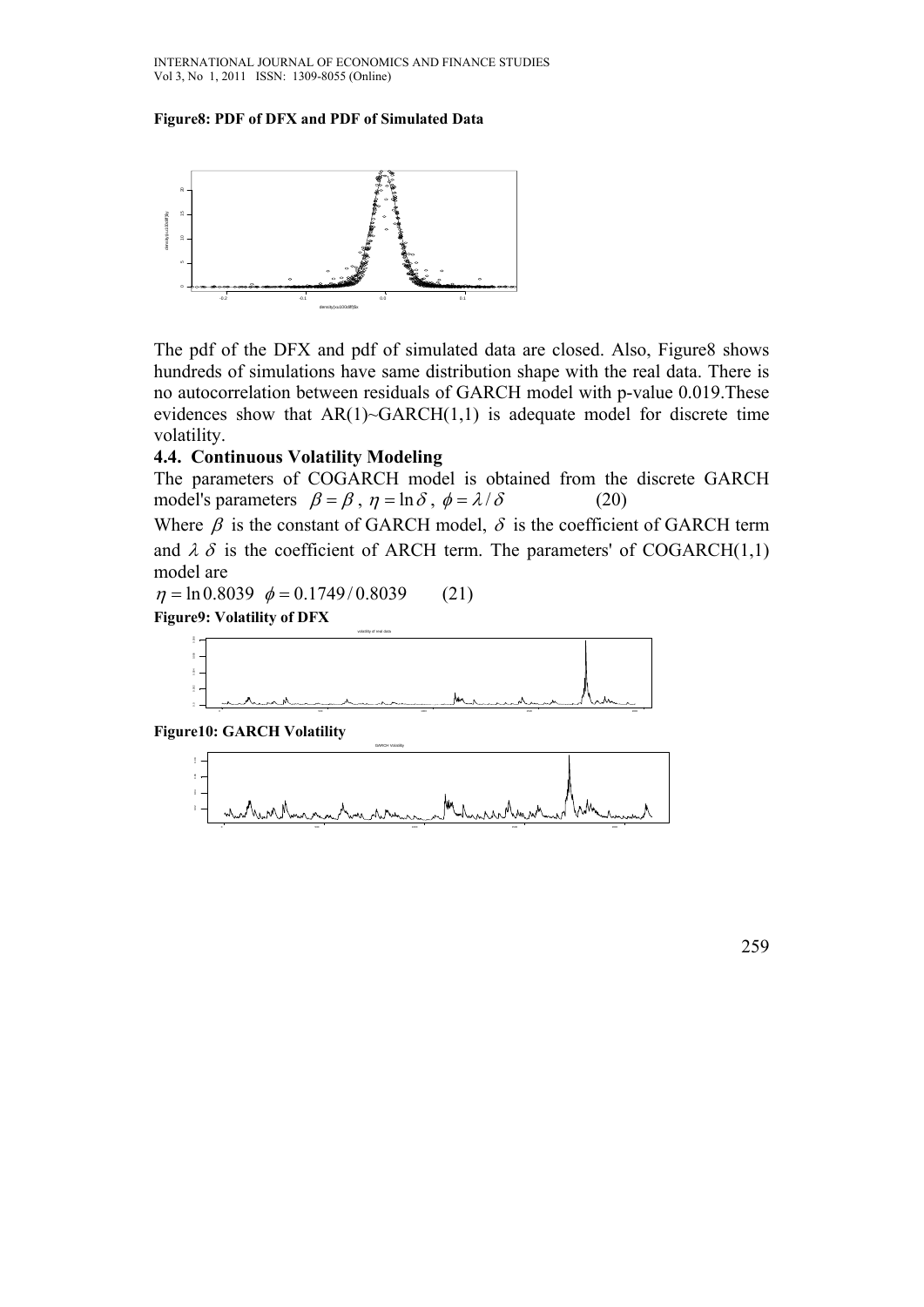#### **Figure11: COGARCH Volatility**



The numerical solutions for *dG*, and  $d\sigma^2$  is done by using Lévy process driven

by compound Poisson process. The above figures show that real data volatility, discrete time volatility and the continuous time volatility are closed to each other since jumps in the volatility plots almost have same pattern.

### **5. CONCLUSION**

The exchange rate of USD versus TRY data was modeled two type continuous model. CAR and COGARCH models construct by the verified discrete models. Also  $CAR(1)$  and  $COGARCH(1,1)$  process was verified by comparing real data and simulated data from discrete models. The empirical results showed that continuous models are adequate models. This models should be used in studies about derivative pricing or Value at Risk calculations.

#### **BIBLIOGRAPHY**

- [1] O. A. Dickey, and W. A. Fuller, "Distribution for the estimates for autoregressive time series with a unit root", *J. Amer. Statist. Assoc*., 74:427--431, 1979
- [2] Brockwell P.J., Continuous-Time ARMA Processes, [in] Rao C.R. and Shanbhag D.N. (editors), *Stochastic Processes: Theory and Methods,"Handbook of Statistics"* 2000, 19, p.249-276.
- [3] R. F. Engle, "Autoregressive conditional heteroscedasticity with estimates of the variance of united kingdom inflation", Econometrica, 50:987--1007, 1982
- [4] C. Klüppelberg, A. Lindner, and R. Maller, "A continuous time GARCH process driven by a Levy process: stationarity and second order behavior", *J. Appl. Prob*.,41(3):601--622, 2004
- [5] E.P.G Box, M.G Jenkins., C.G Reinsel. Time Series Analysis-Forecasting and Control, Prentice-Hall,1994
- [6] P.J. Brockwell and R.A. Davis. Itroduction to Time Series and Forecasting, Springer,2001, p.p. 22-60